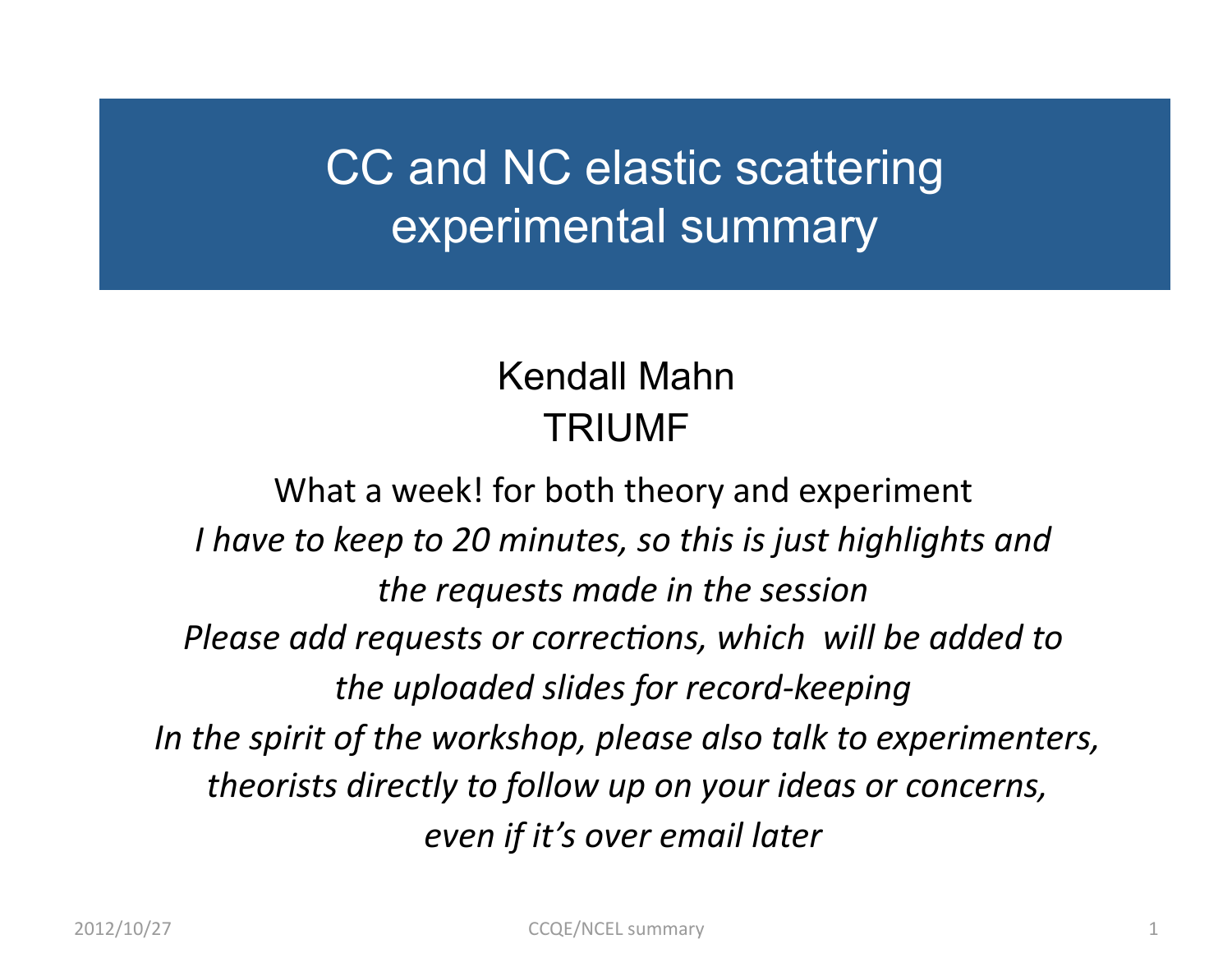# What have we called CCQE?



- 1.  $"µ+p"$
- ‐ Simple dipole axial FF as free parameter
- Relativistic Fermi gas representation of nucleon bound in nucleus



- 2. "np+nh"or "2p2h" - "multinucleon" process with correlated pairs of nucleons
- ‐ Not included, historically



- 3. " $1\pi$ " backgrounds ‐ CC1π backgrounds
- ‐ Complicated by choice of internuclear (FSI) model

Experiments may have different definitions of "CCQE" ‐ Measure "CCQE‐like": 1+2?+3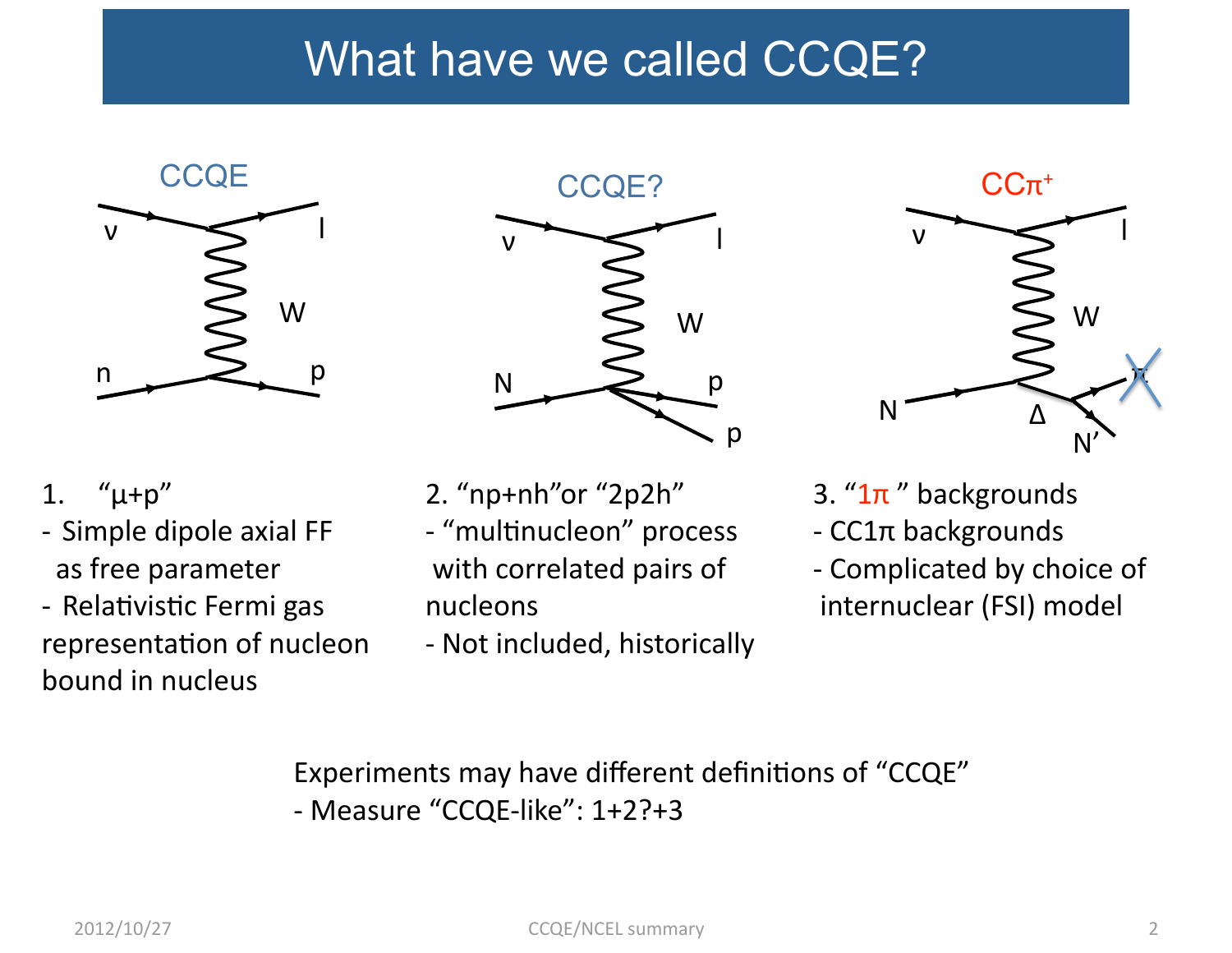# Experimental results

### "It was what we could do, so we did it" ‐*Author of most results per page, Joe Grange*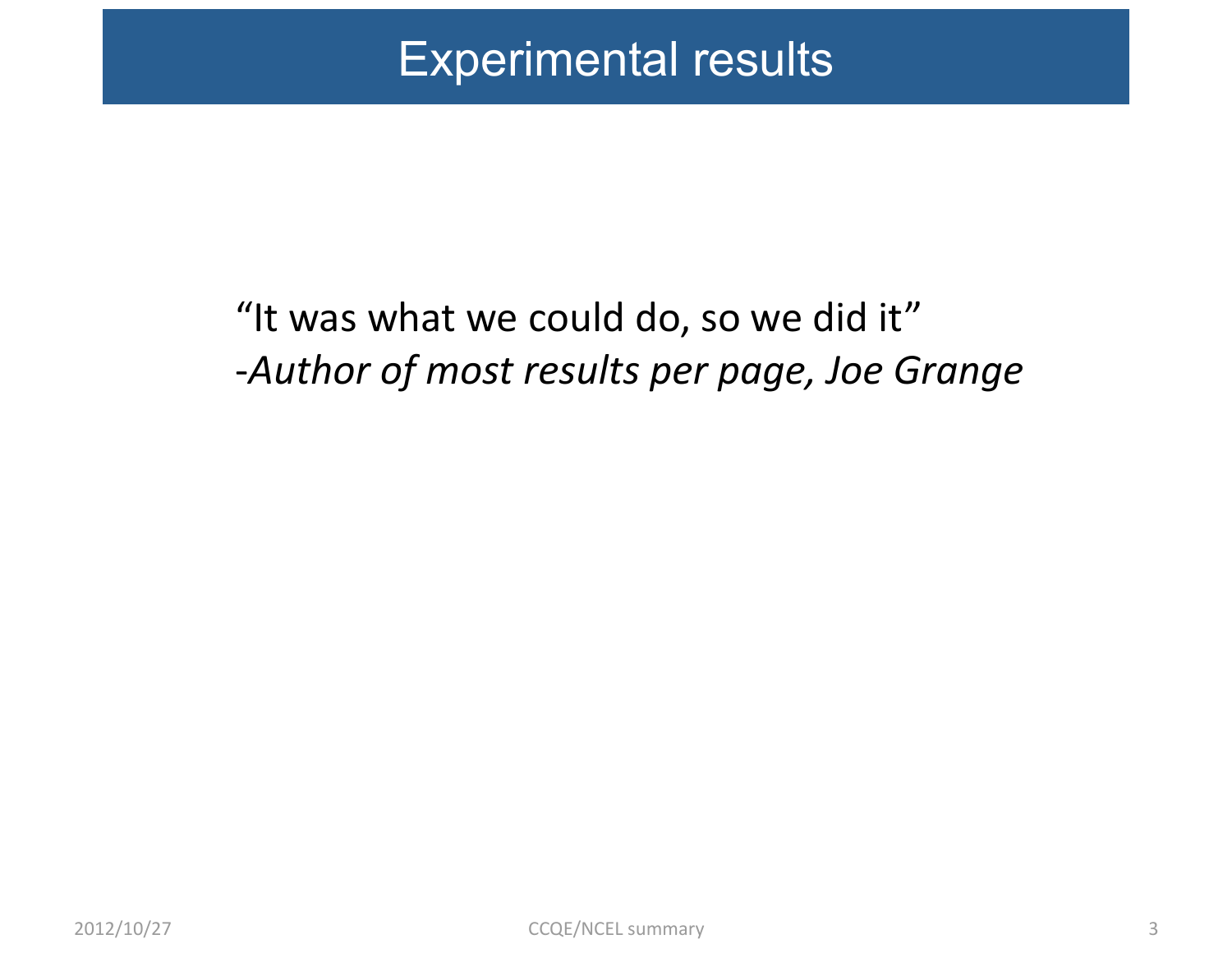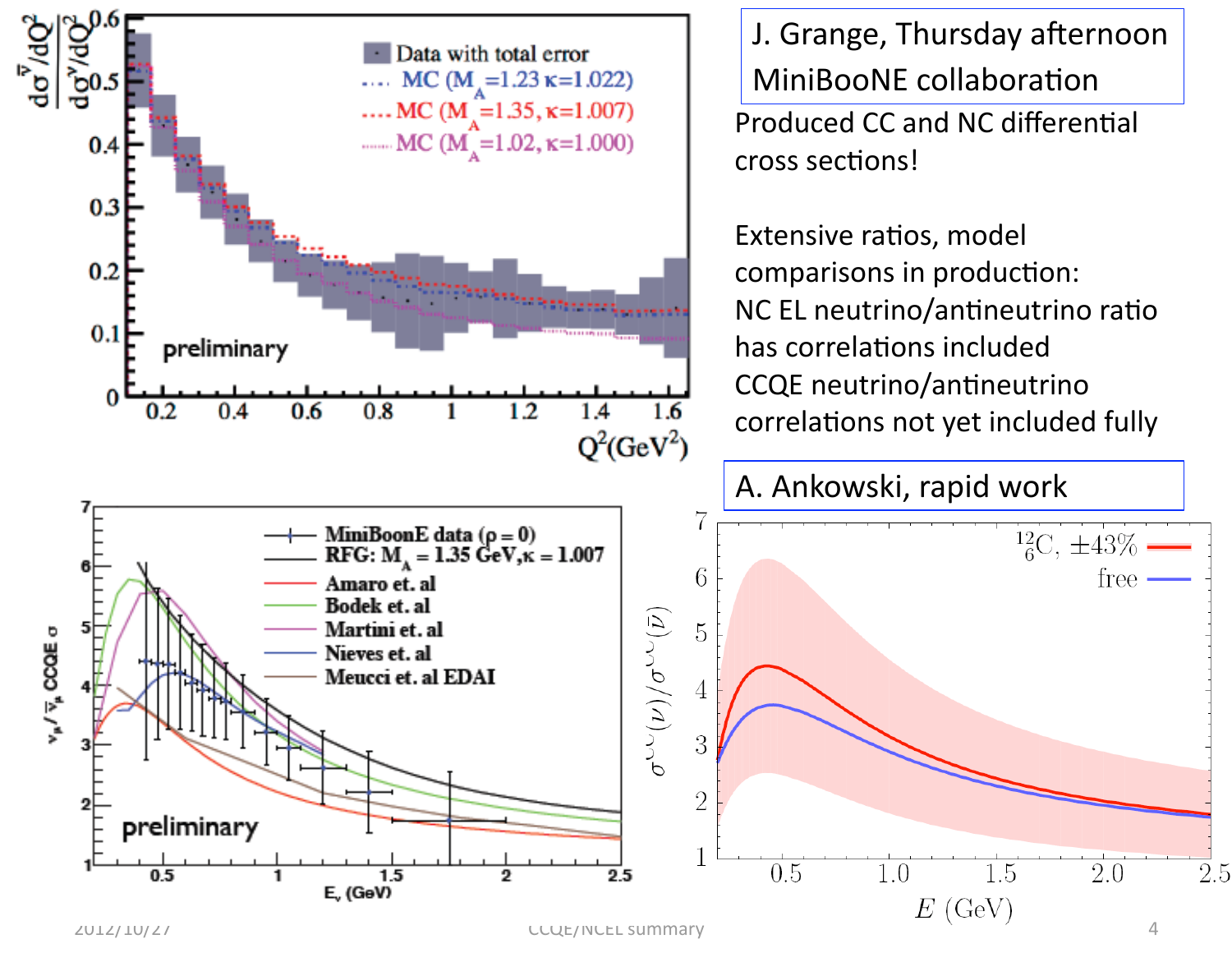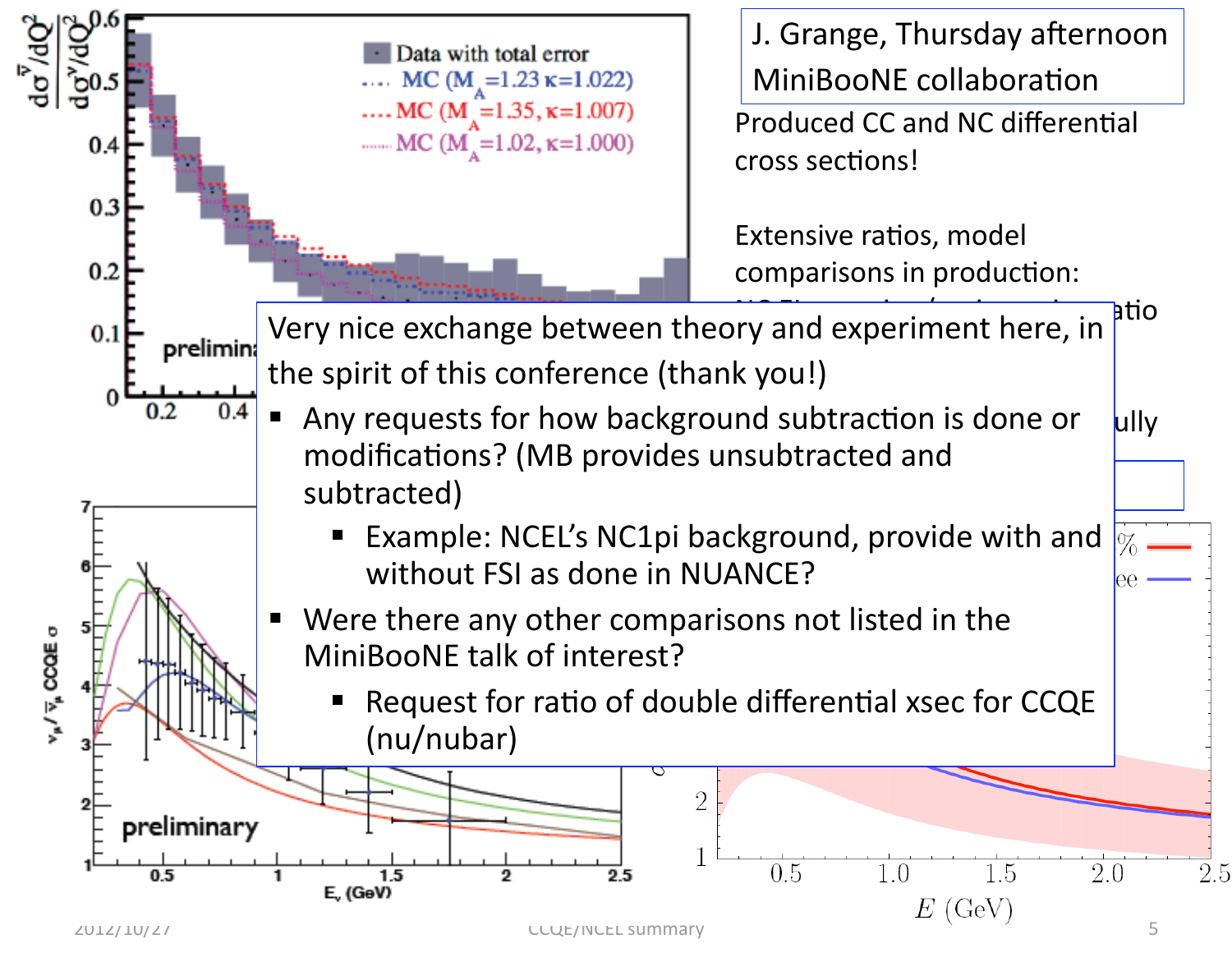### L. Fields, Thursday afternoon Minerva collaboration



#### Also:

 Consistency between improved neutrino 1 track selection and previous neutrino analysis, extended to include wider angles

" New CCQE selections also on heavier targets

**First look at proton kinematics and vertex** activity

First differential antineutrino cross sections!

- Familiar turn over at low  $Q^2$
- Shape measurement statistically dominated
- Model comparisons soon with more stat and improved flux estimation

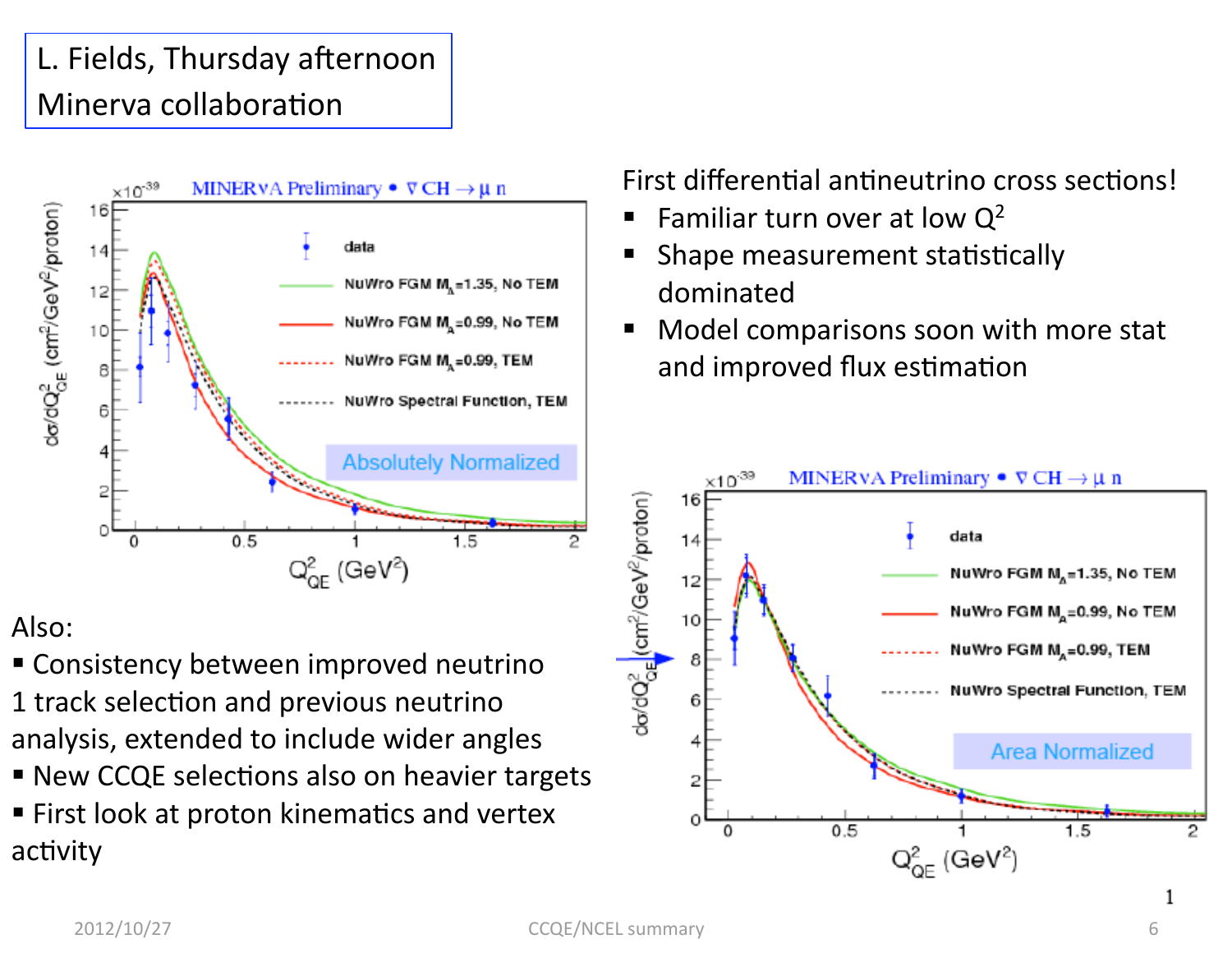### L. Fields, Thursday afternoon Minerva collaboration

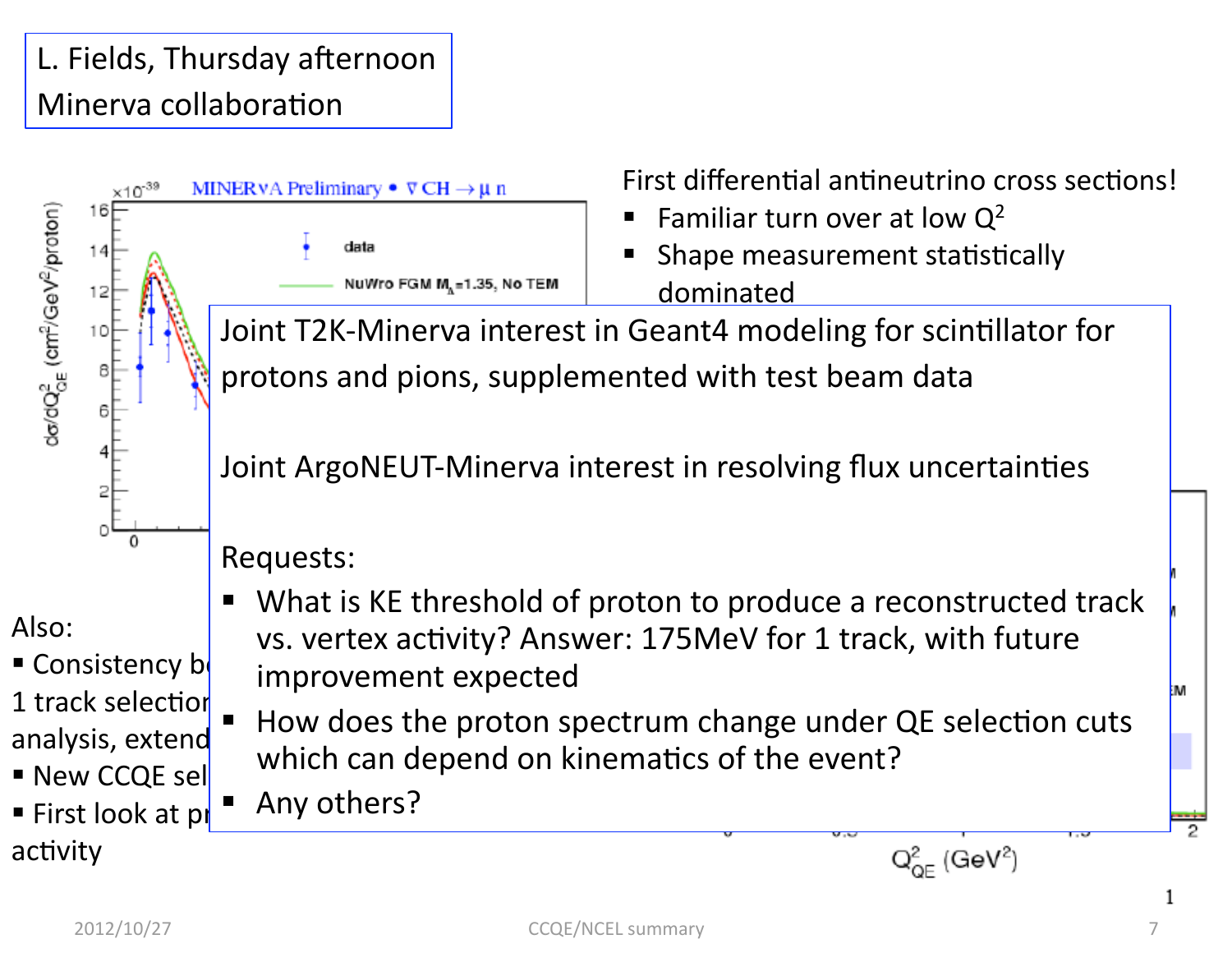### D. Ruterbories, Thursday afternoon **T2K collaboration**

#### Preliminary Number of entries / 50 (MeV/C)<br>5 8 8 8 2 3 4 8 8 9 COGE CO) **CCQE-Like** 1 TPC-FGD Track • No Michel electron 60 40 500 1000 1500 2500 3000 3500 4500 Muon Momentum (MeV/C) **NCE** Number of Events 600  $9.974 \times 10^{19}$  POT water-in MC **CCOE** Other CC/NC/Non-v. 500 Outside P0D Outside FV in P0D 400 Preliminary300 200 100  $0_0^{\square}$  $0.2$  $1.2$  $0.4$ 0.6 0.8  $1.4$ 16 1 R Rec.  $Q^2$  [GeV<sup>2</sup>]

### Narrow peak of T2K beam for flux averaged measurement as compared to MiniBooNE

- CCQE enhanced selection is consistent with flux prediction and NEUT generator
- Future selection will include with and without proton information thanks to scintillator, TPC information
- Will provide energy dependant and differential cross section

NC elastic analysis on water target

Single proton selection, constrain backgrounds with dedicated data samples where possible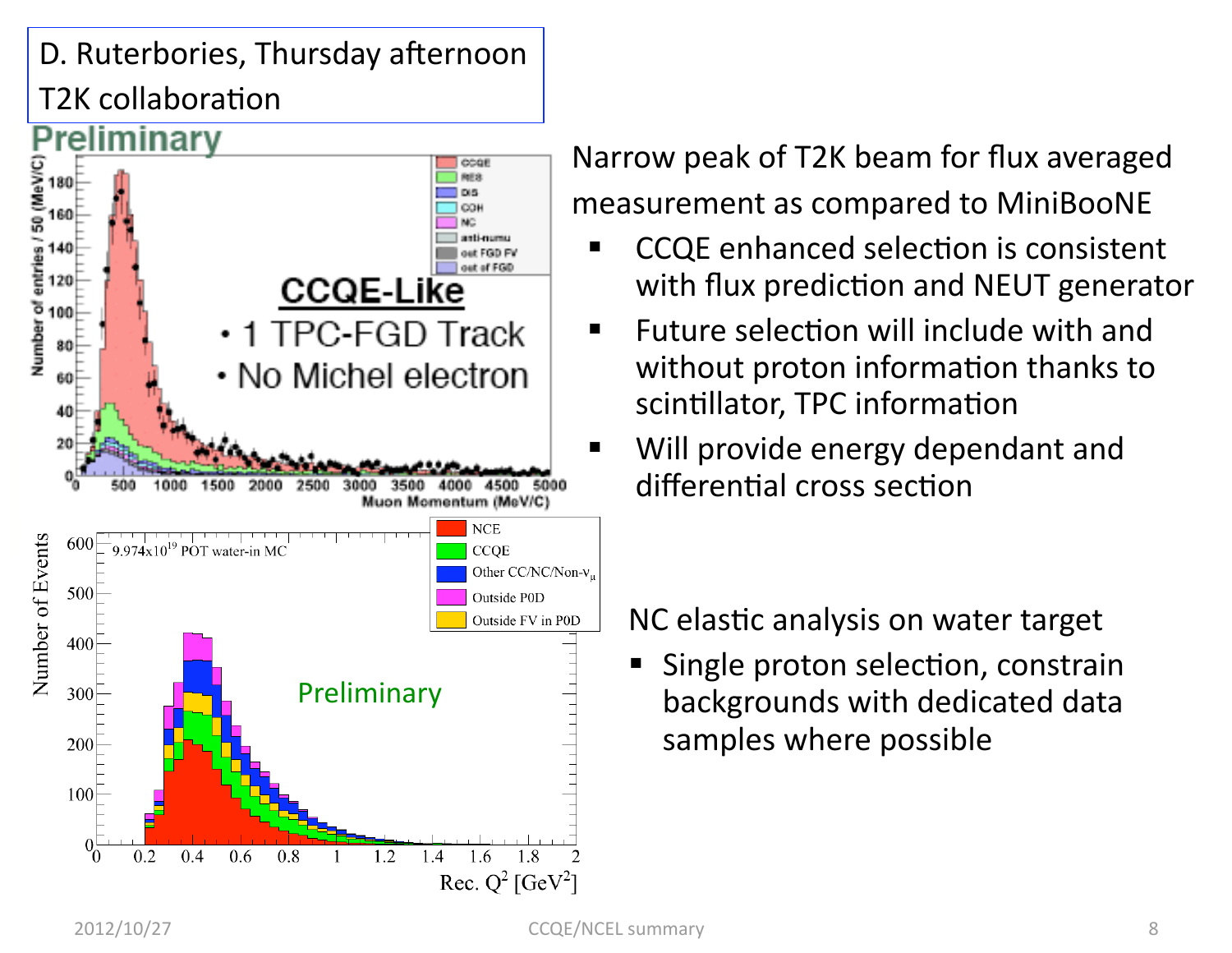### D. Ruterbories, Thursday afternoon T2K collaboration

### Preliminary



Narrow peak of T2K beam for flux averaged measurement as compared to MiniBooNE

Joint T2K‐Minerva interest in Geant4 modeling for scintillator for  $\vert$ protons and pions, supplemented with test beam data **buting** by

Joint T2K-Minerva-ArgoNEUT interest in understanding protons and s in the control of the control of the control of the control of the control of the control of the control of the control of the control of the control of the control of the control of the control of the control of the con neutrons from FSI (affects NCEL measurement and CCQE)

- $\frac{1}{2}$  from data with displaced vertices?  $\overline{\mathbf{a}}$  different consequence in  $\overline{\mathbf{a}}$ What handles do we have from data with displaced vertices?
	- Do we need a joint FSI program or exchange beyond comparing with GENIE?

Requests:

- arobe of CSL with TDC CCD2 but die die virtuur de die data van die verschieden van die verschieden van die van die van die van die van di<br>Die verschiedenische data van die van die van die van die van die van die van die van die van die van die van ■ Backwards going protons as a probe of FSI with TPC-FGD?
- **Capability of eventual CC nue measurement?**
- More public data plots and cross sections, please. Answer: soon, my friends
- Any others? 0.2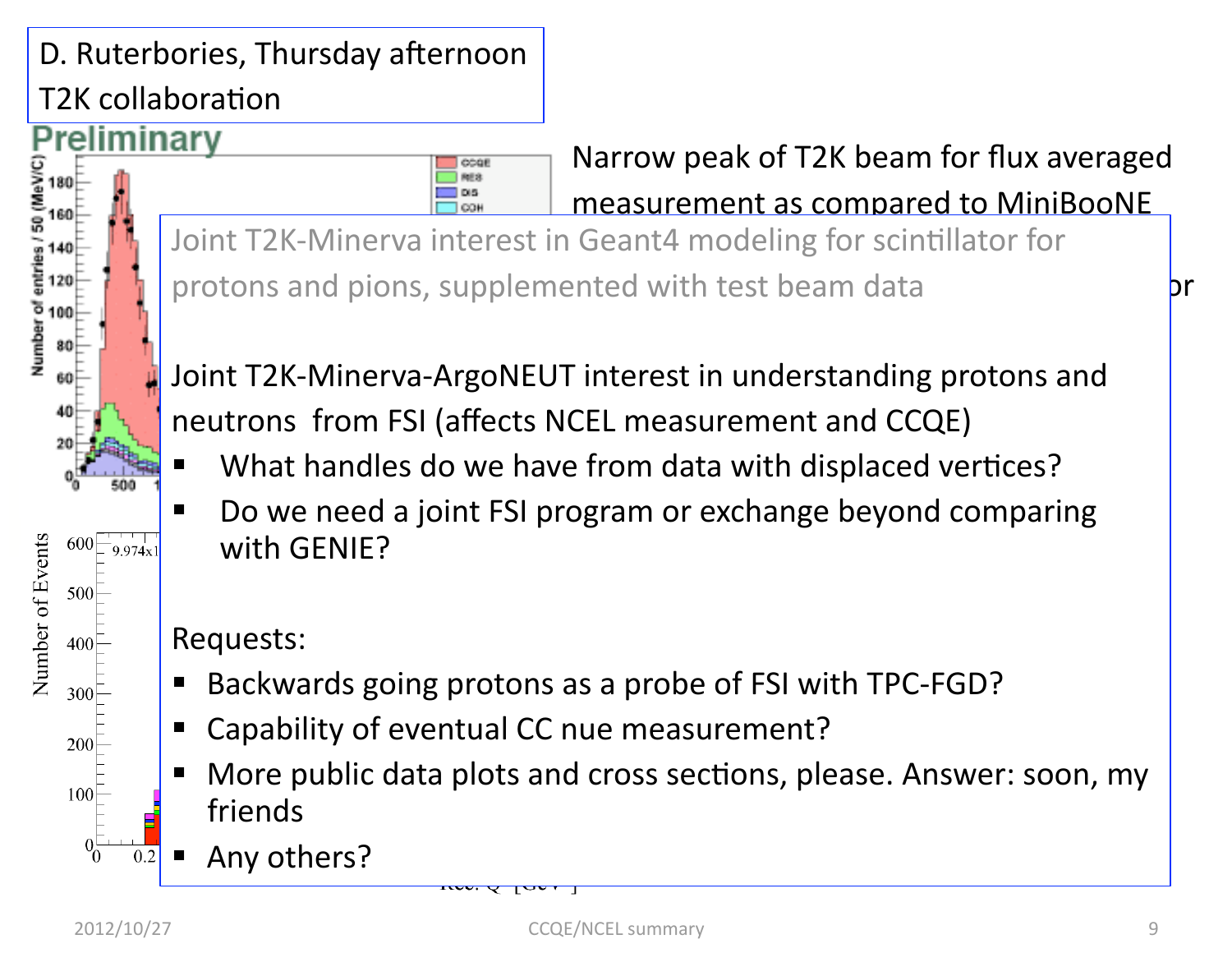### K. Partyka, Friday morning ArgoNEUT collaboration

Exciting progress on QE analysis based on proton multiplicity in final state (plus muon) on Ar target

- Muon track determined by software. Scanners select tracks (start and end point) around vertex. Software does PID and calculates 3D track to determine containment
- **Proton threshold 21 MeV**
- Data low compared to GENIE, but difficult to draw firm conclusions until flux uncertainties, and GENIE version details are confirmed
- Valuable tests of Ev( $\mu$ ) vs. Ev( $\mu$ ,p) in development

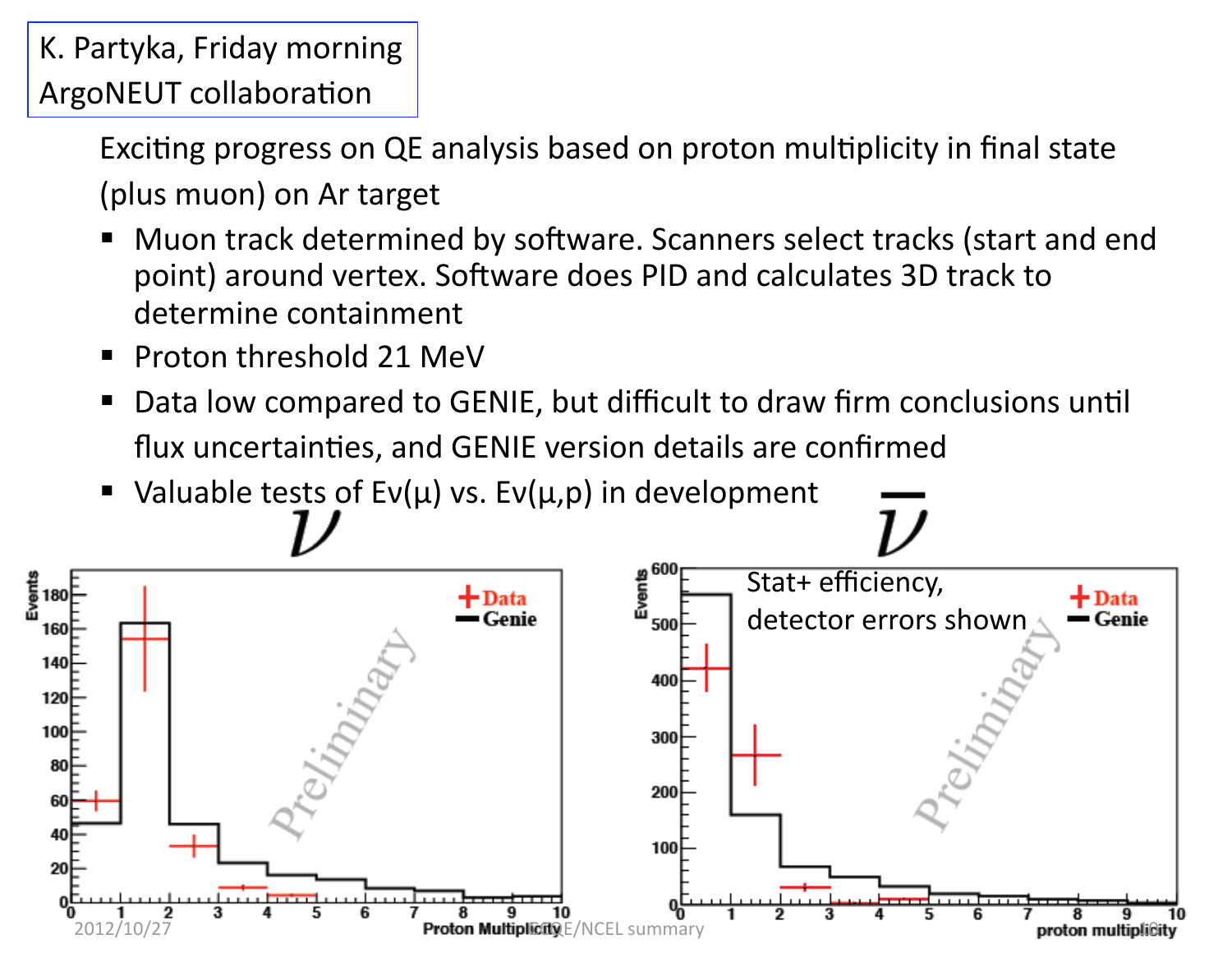### K. Partyka, Friday morning ArgoNEUT collaboration

Excit Joint T2K‐Minerva‐ArgoNEUT interest in understanding protons and (plus neutrons from FSI (affects NCEL measurement and CCQE)

- $\blacksquare$  M  $\blacksquare$  What handles do we have from data from displaced vertices?  $\blacksquare$  nd
- point Round a point  $\frac{1}{2}$  around comparison around to the solution of an original to the solution of the solution of the solution of the solution of the solution of the solution of the solution of the solution of the s  $d\epsilon$  by we need a joint  $P_r$ Do we need a joint FSI program or exchange beyond comparing with GENIE?
- $\bullet$   $\bullet$   $\bullet$  loint ArgoNELIT Minorus interact in resolving flux uncertainties  $\bullet$ flux uncertainty  $\mathsf{H}$ Joint ArgoNEUT-Minerva interest in resolving flux uncertainties
- $V_0$  loint ArgoNELIT Minorya T7K interact in compai  $\mathbf{S} = \mathbf{S}$ Joint ArgoNEUT‐Minerva‐T2K interest in comparisons of Enu(hadronic) vs. Enu(mu kinematics) vs. Enu(mu+p)

### Requests:

등 180

160

140

120

100

80

60

20

- Backwards going protons as a probe of FSI with TPC-FGD?
- Is it statistics dominated and what detector systematics are included? Interest in detector capabilities and cross checks as analysis progresses (i.e. purity and efficiency estimations)
	- Any others?

10 2012/10/27 **Proton Multiplicity Example 2012/10/27 proton multiplicity** 

nie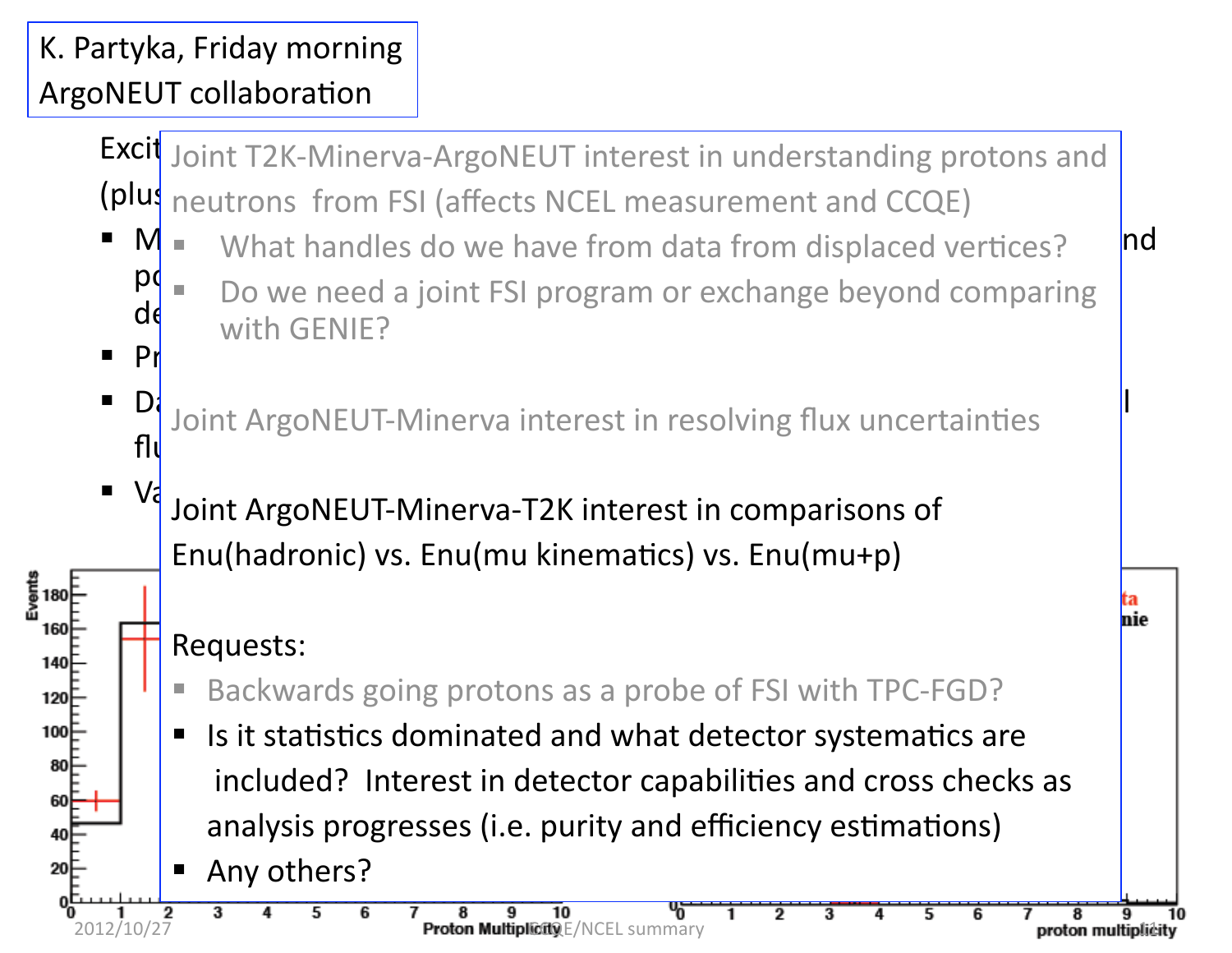# Theoretical results

"I never manage to get to the final part of my talk, but I want to!" ‐ *Author of 45 wonderful slides, Juan Nieves*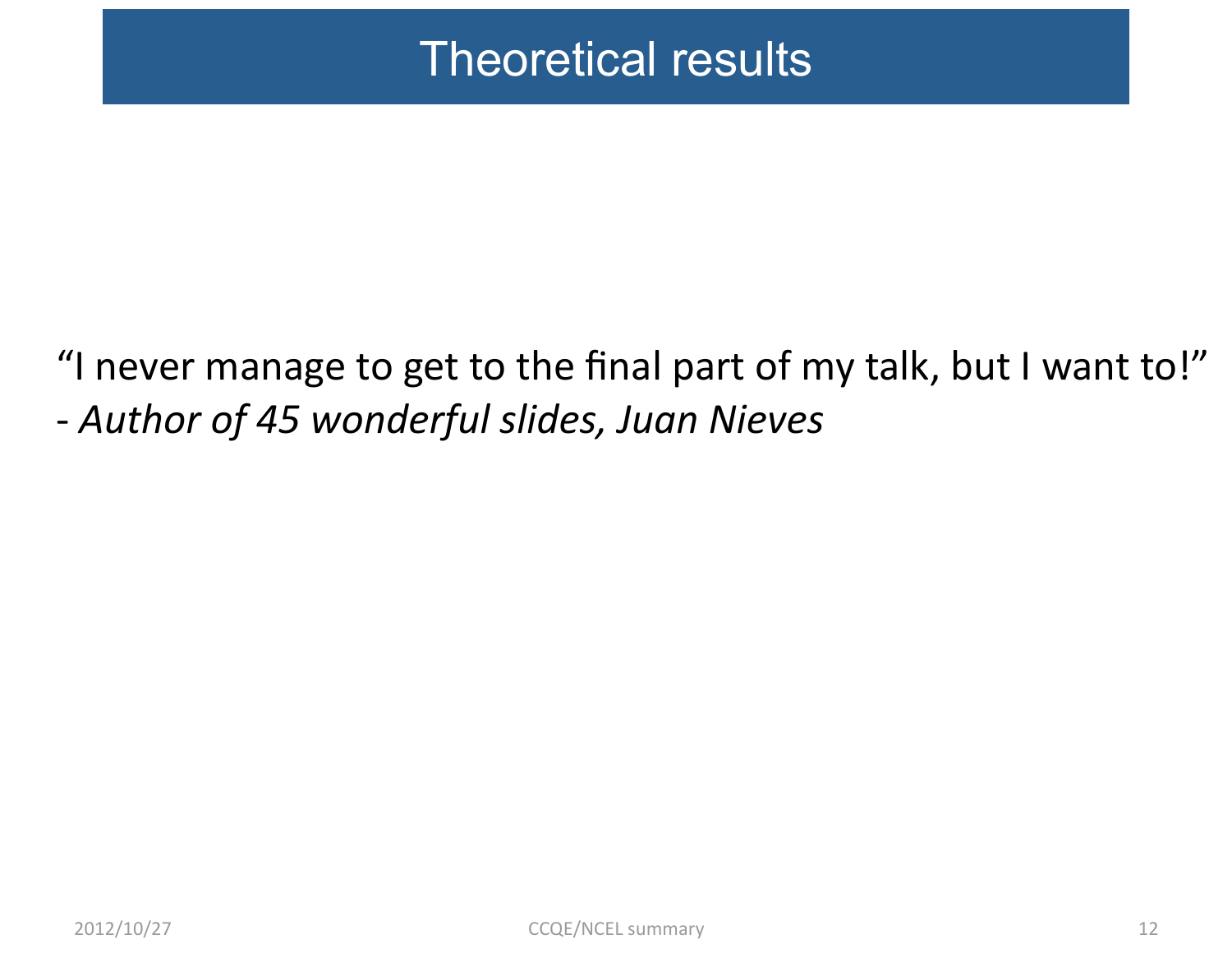Important reminder: MiniBooNE and NOMAD have kinematic overlap for CCQE:

For a neutrino energy of **100 GeV, 89.8 (97.5)%** of the CCQE cross section comes from the momentum transfer range allowed for neutrino of  $E = 1$  (2) GeV.

Comparison of MB CC/NC data with NOMAD and spectral function approach

- Multinucleon effect disfavored because it would affect both samples, needs to affect just one selection
- $\sim$  20% increase to xsec, independently of nucleon kinetic energy for T  $>$  50 MeV
- **Possible reason: MiniBooNE flux normalization issues, supported by** excesses in all event samples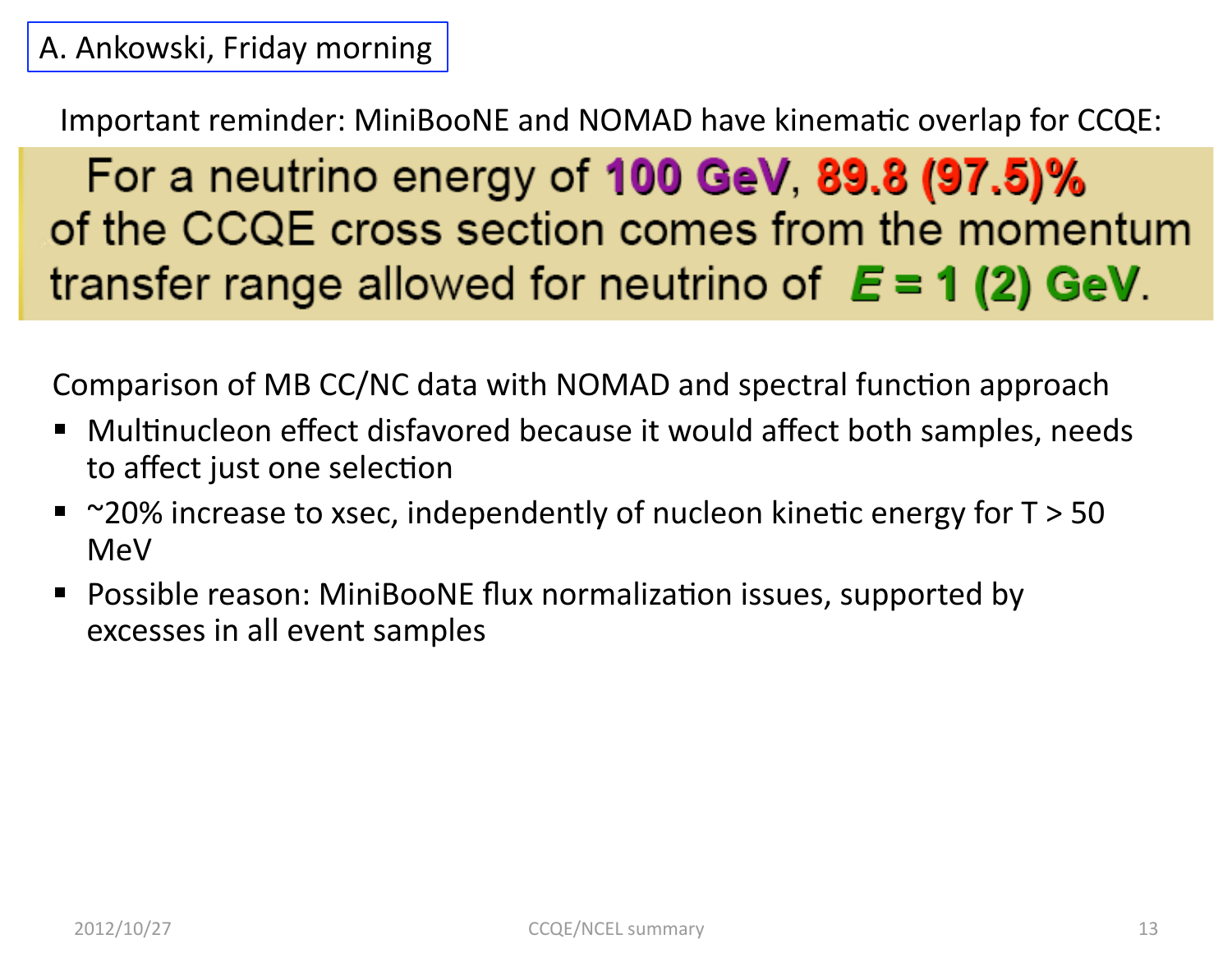Important reminder: MiniBooNE and NOMAD have kinematic overlap for CCQE:

For a neutrino energy of **100 GeV, 89.8 (97.5)%** of the CCQE cross section comes from the momentum transfer range allowed for neutrino of  $E = 1$  (2) GeV.

Comparison of MB CC/NC data with NOMAD and spectral function approach

- Multinucleon effect disfavored because it would affect both samples, needs to affect just one selection
- $\sim$  20% increase to xsec, independently of nucleon kinetic energy for T  $>$  50 MeV
- **Possible reason: MiniBooNE flux normalization issues, supported by** excesses in all event samples

#### Requests:

- Unsure of what was fit for the results. Increase of MA(eff) to 1.2 as is assumed may disagree with Q2 distribution from NOMAD. Answer: Did confirm kinematic agreement in  $Q2$  with NOMAD at MA $\sim$ 1.17 GeV
- Please don't scale the data (it may lead to confusion later)
- Any others?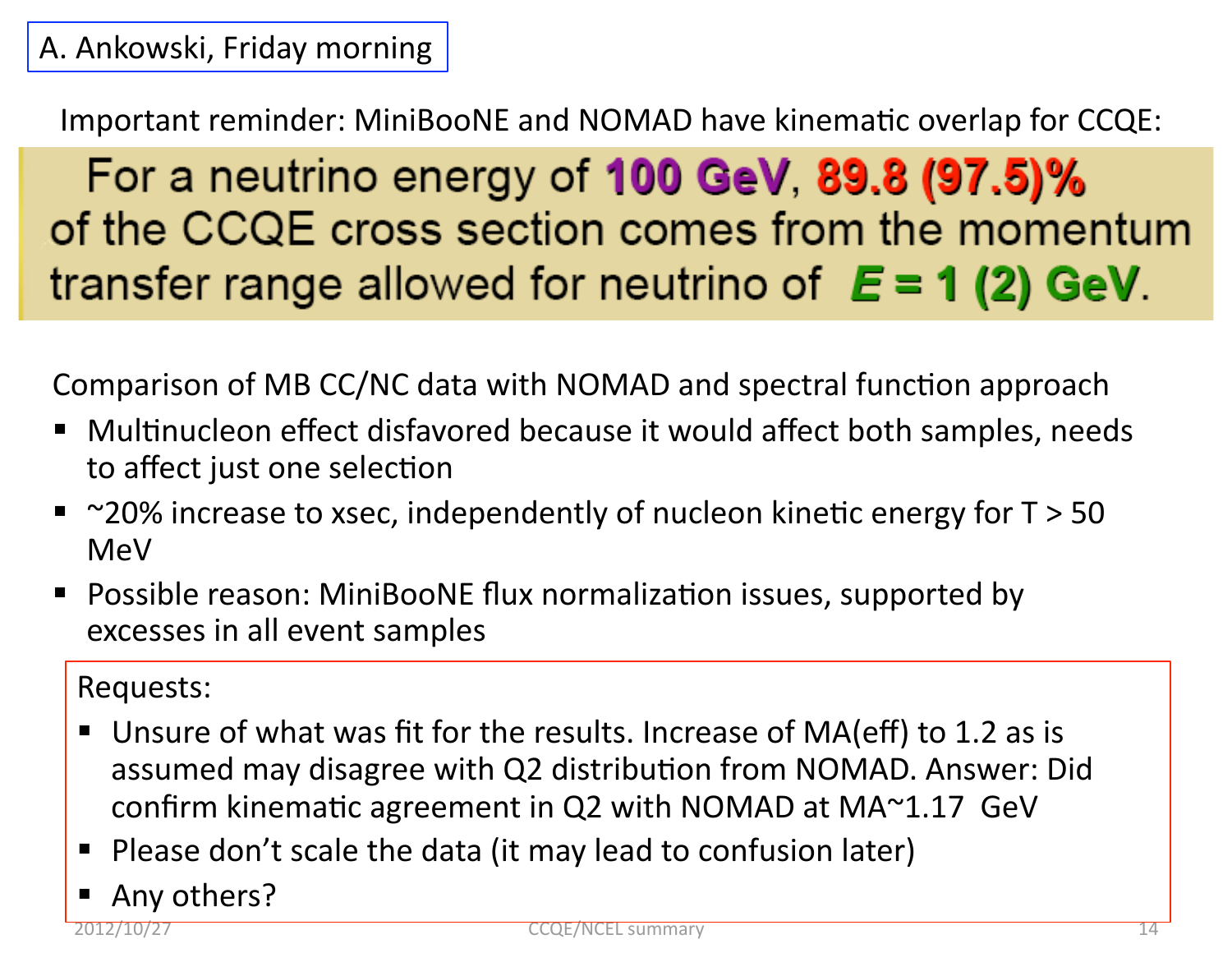#### A. Meucci, Friday morning

Relativistic Green's function approach provides a consistent treatment of FSI in inclusive and exclusive scattering

- Good agreement with electron scattering data in QE peak
- Underpredicts ratio of QE nu/nubar vs. Enu (see MB talk)

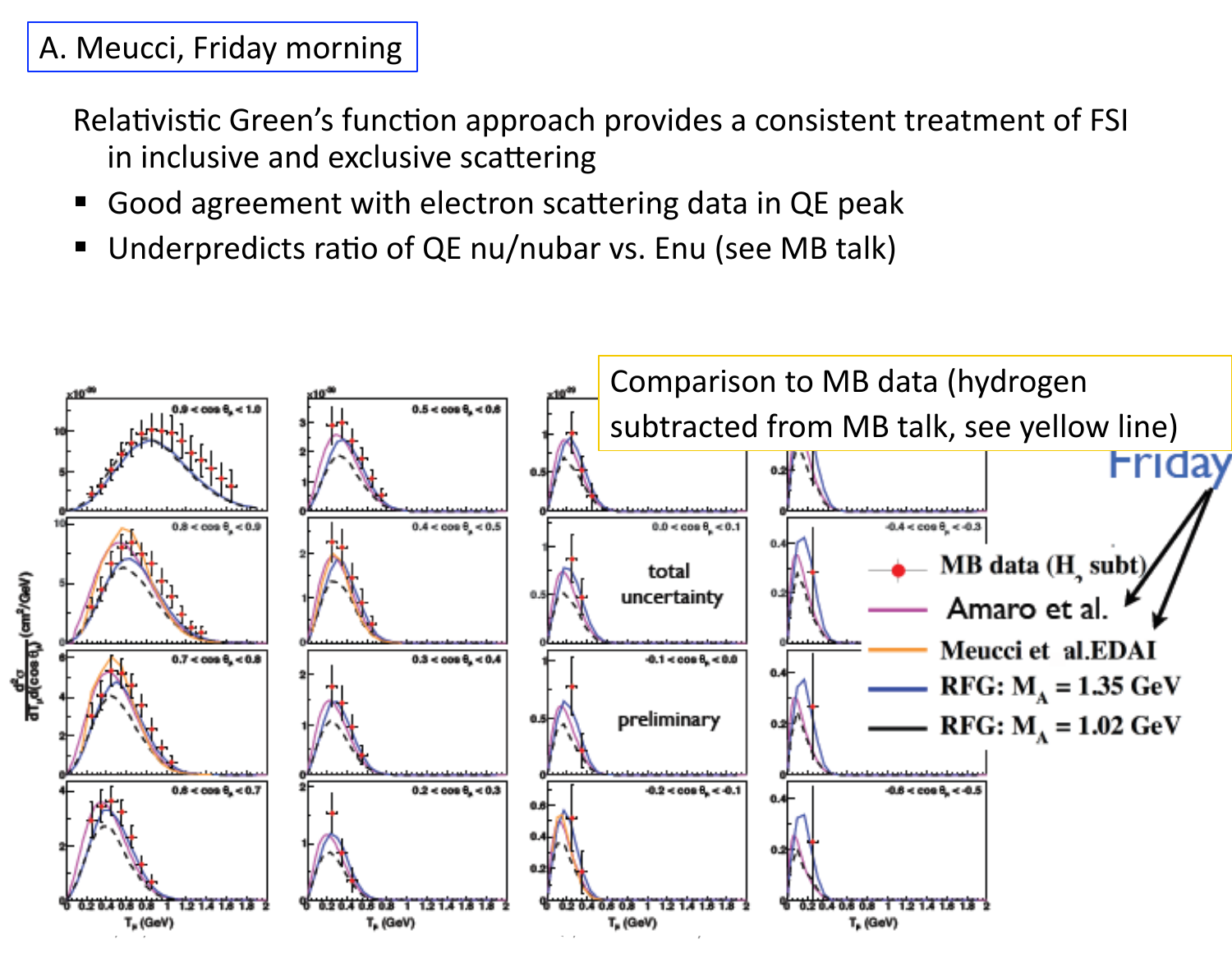### A. Meucci, Friday morning

Relativistic Green's function approach provides a consistent treatment of FSI in inclusive and exclusive scattering

- Good agreement with electron scattering data in QE peak
- Underpredicts ratio of QE nu/nubar vs. Enu (see MB talk)

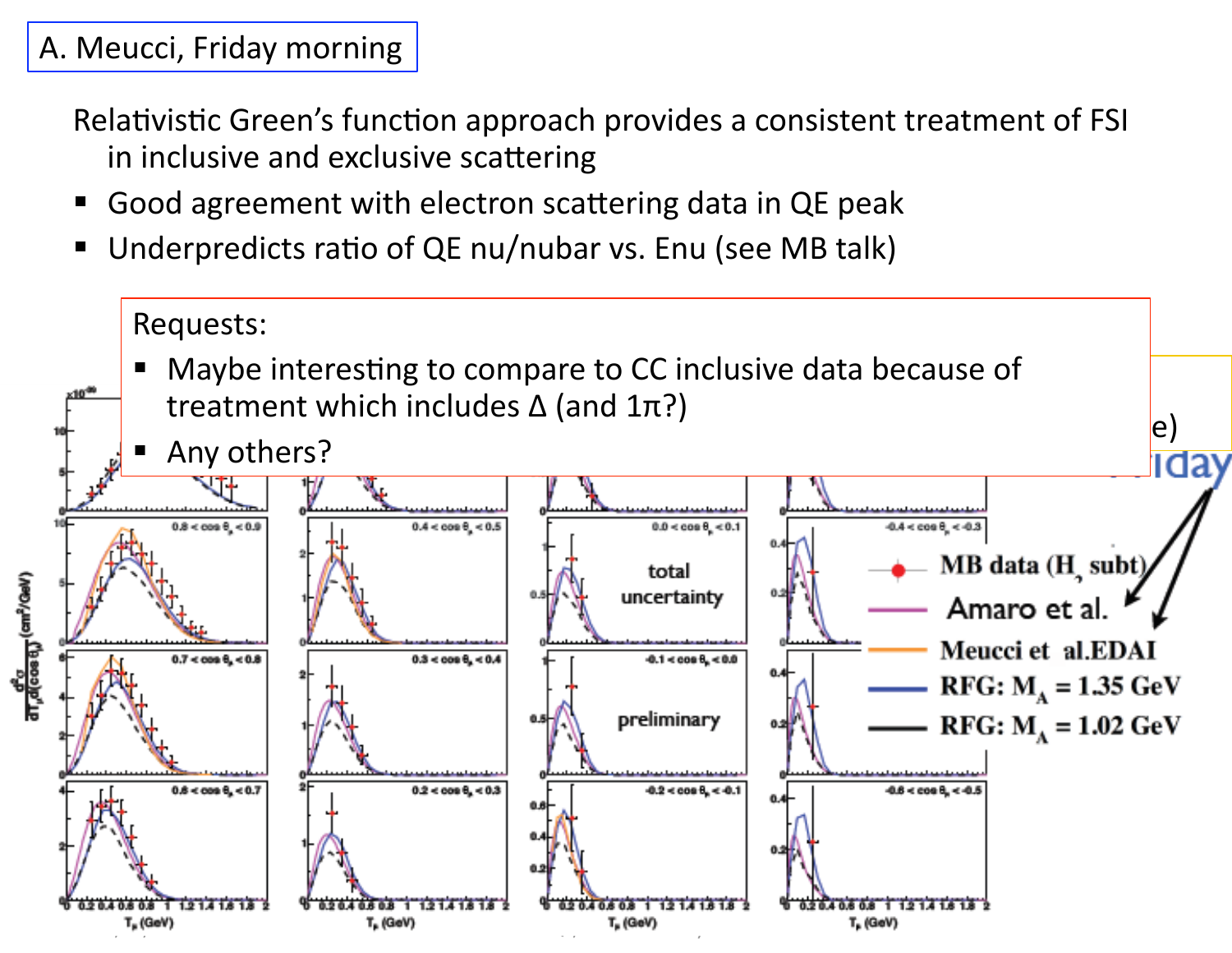#### J. Nieves Friday morning

State of the art model (Pauli blocking, RPA/SRC, Delta and MEC) agrees with MiniBooNE, electron scattering data better than FG, with  $M_A=1.08$  GeV

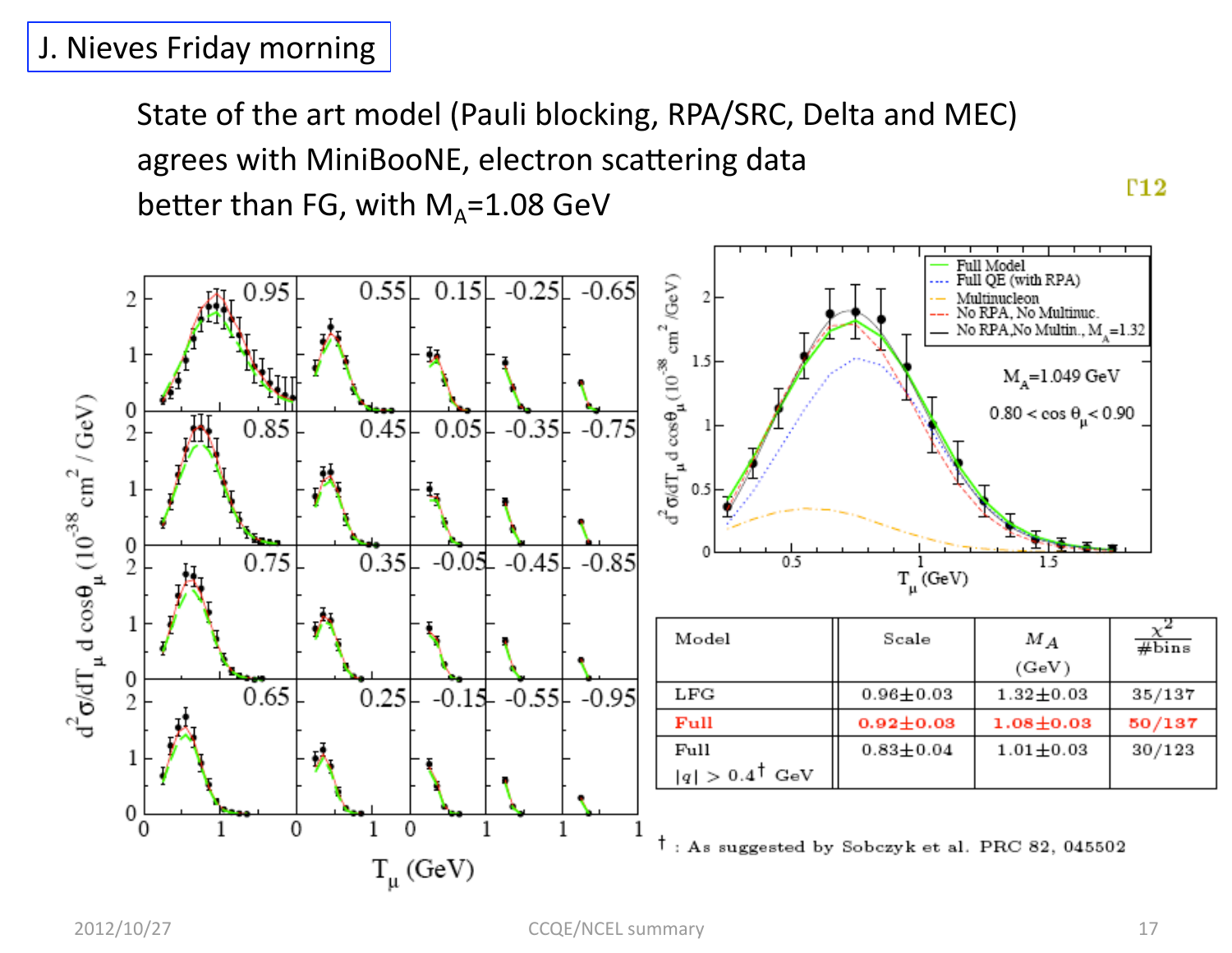#### J. Nieves Friday morning



Redo neutrino energy reco‐> true unfolding using MiniBooNE differential data with and without MEC components

Agreement within MiniBooNE 10% flux errors, much improved shape

MFC interactions have a broader spread in neutrino energy (true relative to simple reconstructed quantity)

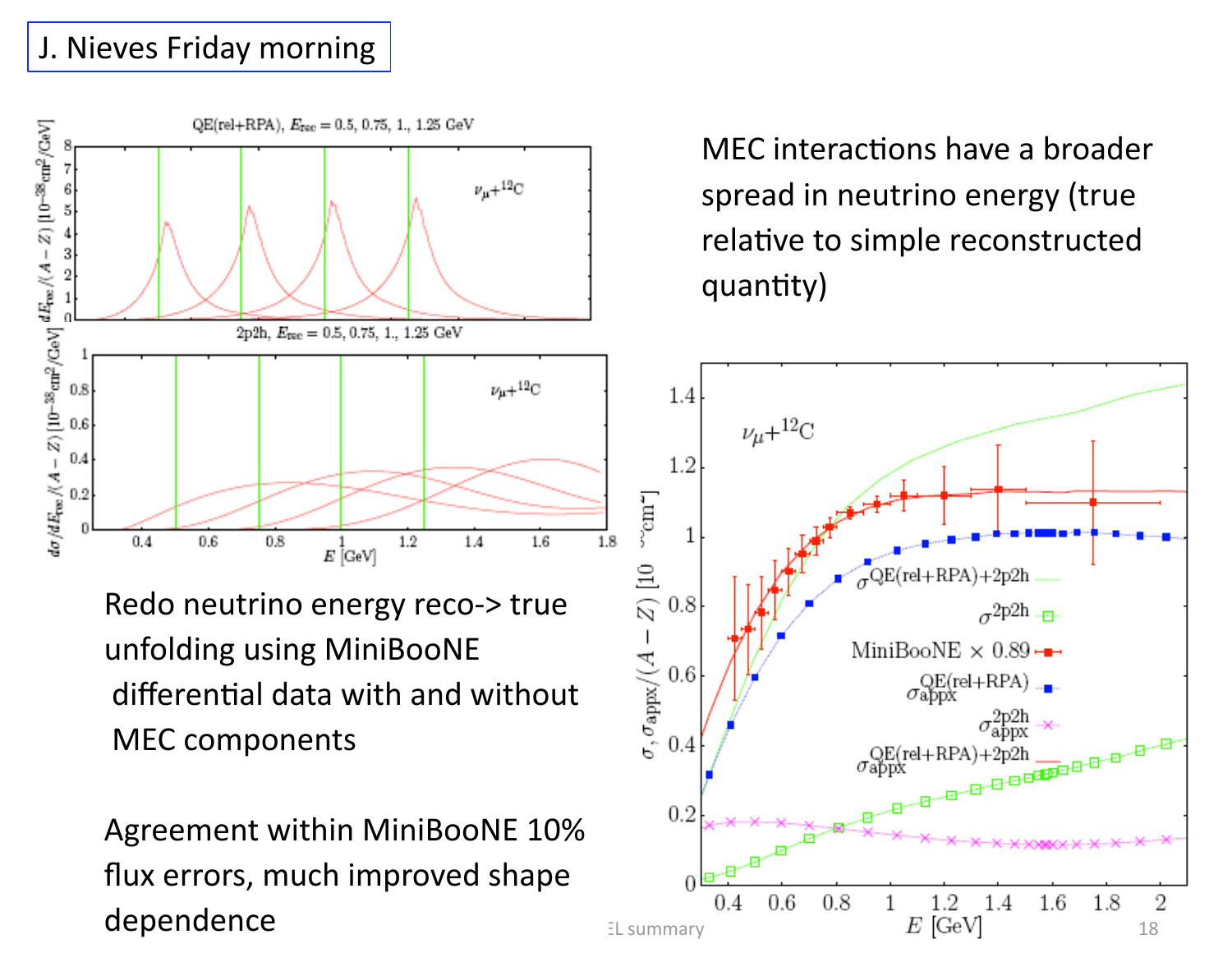#### J. Grange, Thursday afternoon



Note that Juan's model (blue) has the same dependence in neutrinos and antineutrinos

• MB MC relationship between true and reconstructed energy is different when you include 2p2h, but this difference is similar for neutrinos and antineutrinos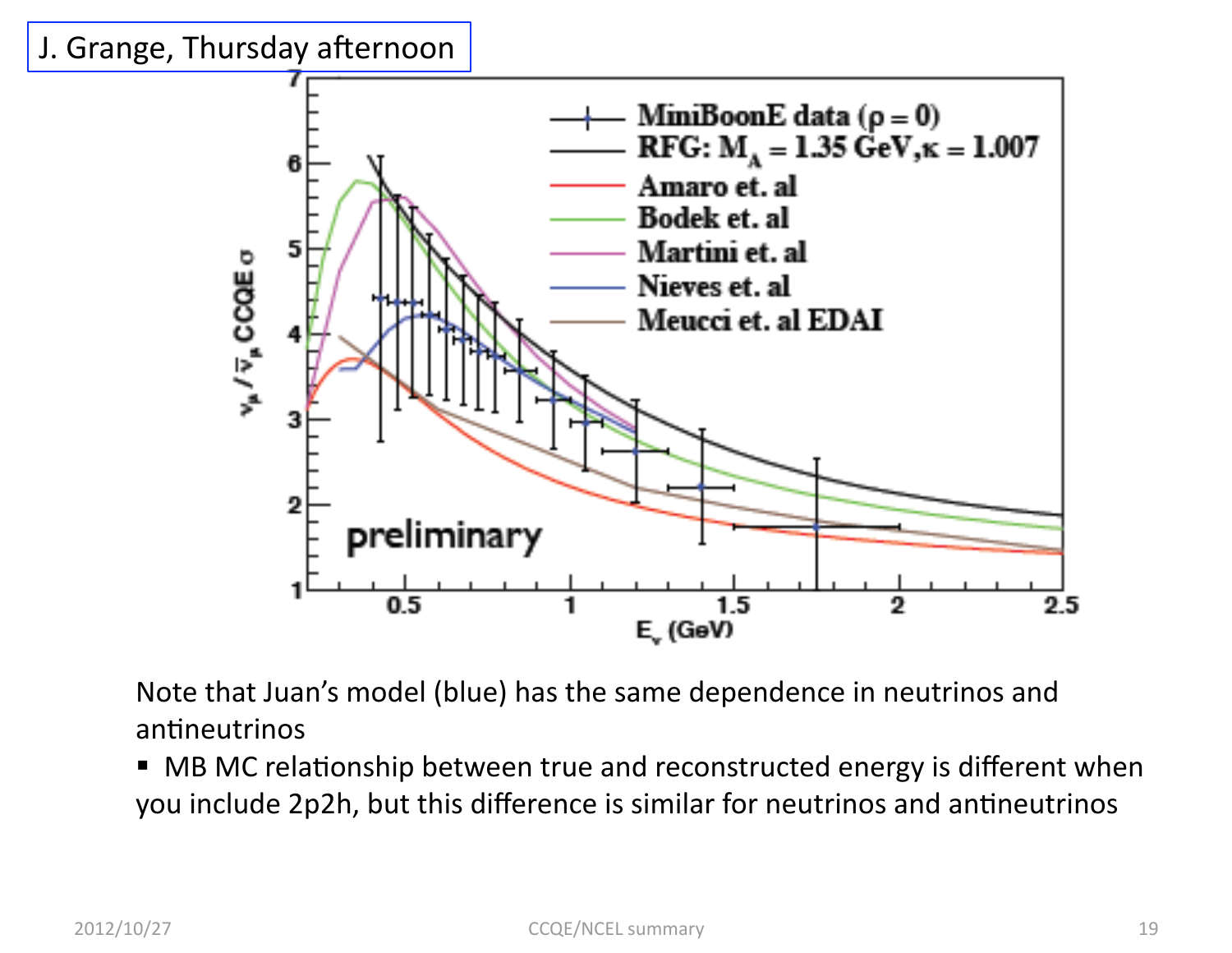#### J. Grange, Thursday afternoon



Requests (experiment for theory)

■ Can experimenters provide "Enu-rec" prior to unfolding and is that helpful? Or was using differential p-theta simple or preferred?

- If is it useful for experiments to separate flux uncertainties from detector?
- **Please extend this model to higher energies for Minerva**
- Please don't scale data points, just the predictions (can lead to confusion later)

Requests (theory to experiment)

" Calorimetric measurements are also helpful

antineutrinos

• MB MC relationship between true and reconstructed energy is different when you include 2p2h, but this difference is similar for neutrinos and antineutrinos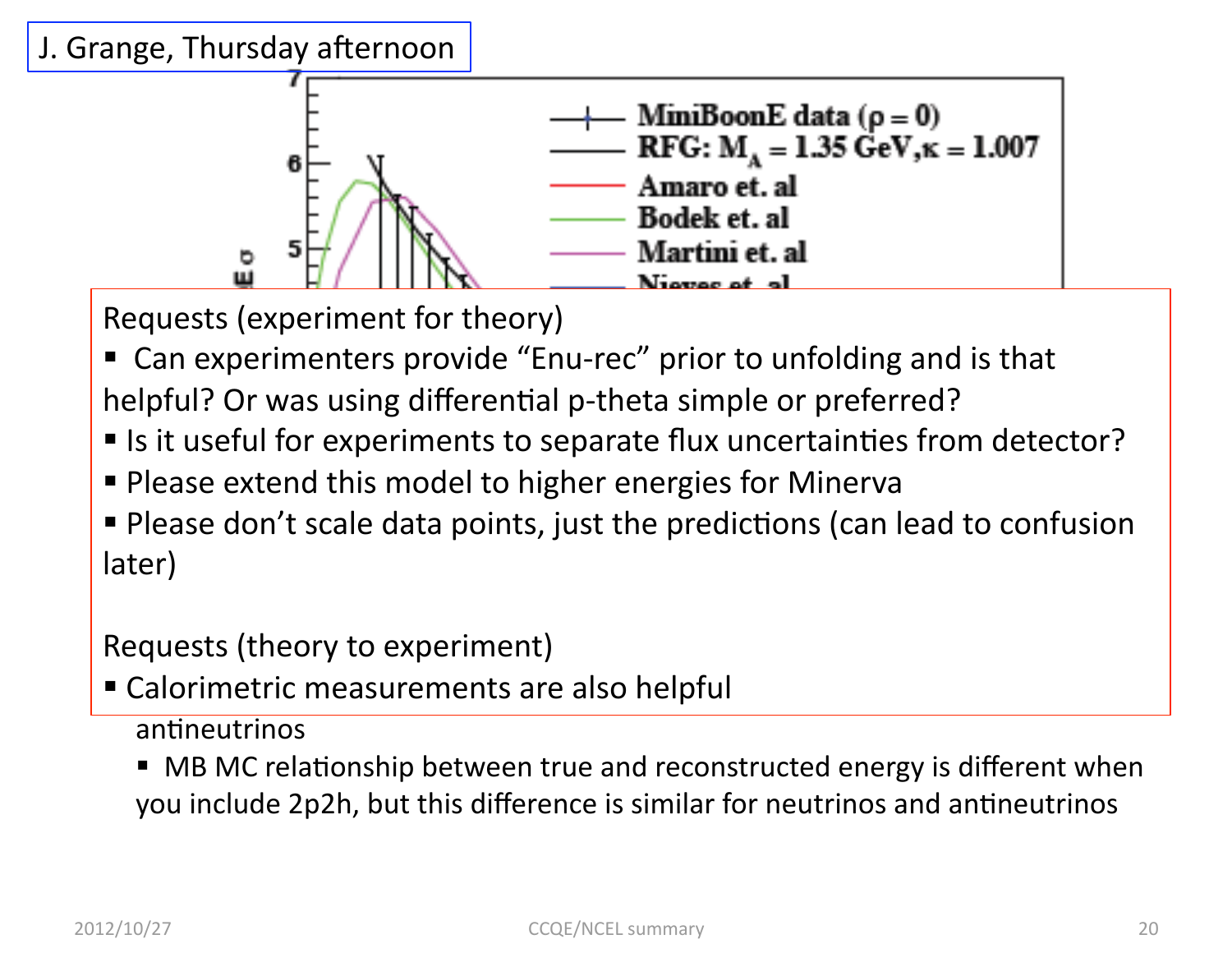# **Summary**

This workshop has been wonderful, because of the hard work of everyone involved

Are there any other specific QE/EL requests to experiments or theorists about:

- Conventions, terminology?
- Data release and model comparisons?

Is there anything else people are thinking worrying about for QE?

See considerations for generator development and electron scattering overlap in other sessions